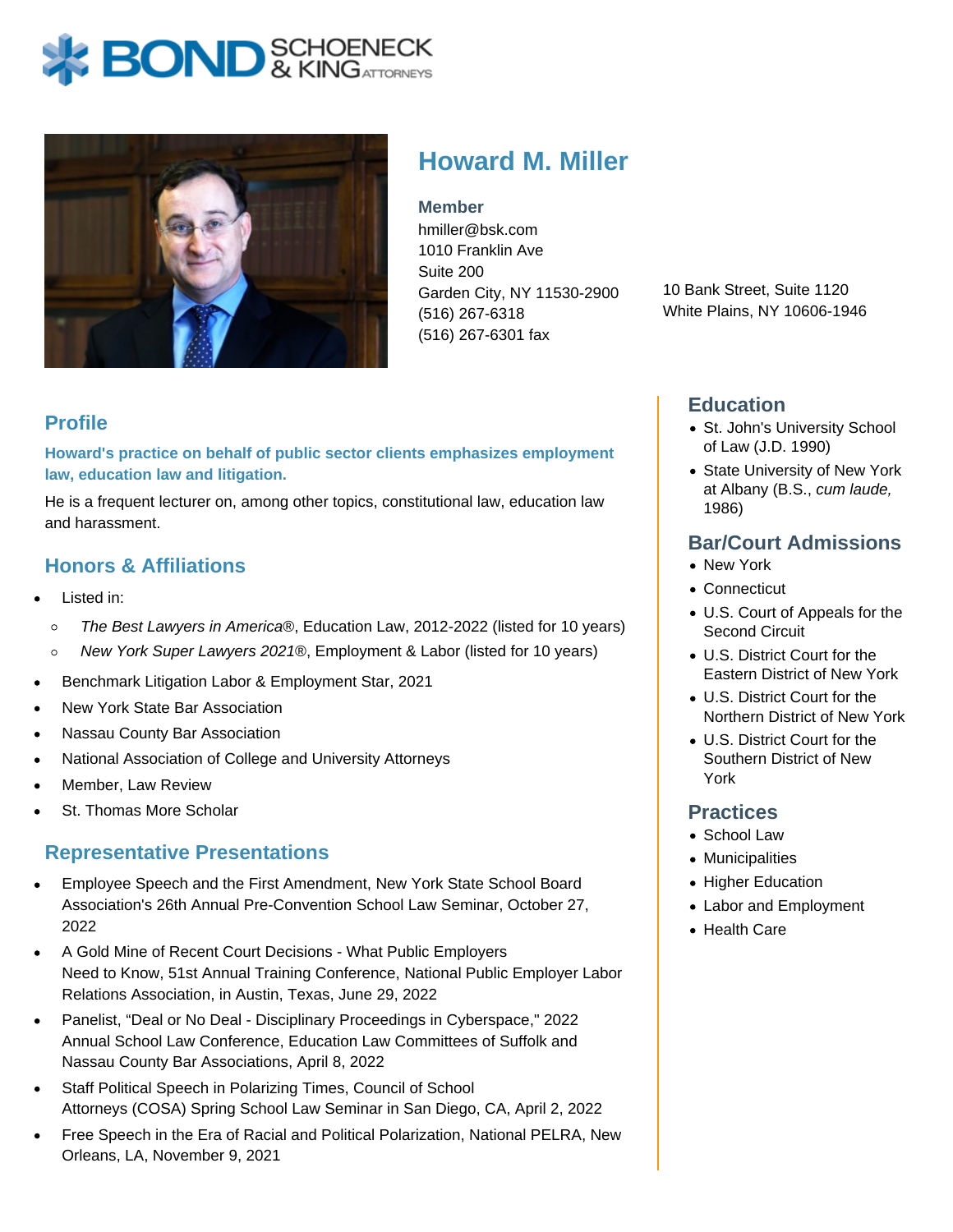

- Student First Amendment Rights An Update from the Supreme Court, NYSSBA Pre-Convention Law Conference, NYC, October 24, 2021
- Help Wanted: Managing Through the Current Labor Staffing Shortage, Bond Webinar, October 19, 2021
- Operating in a COVID-19 Environment, Long Island Association of School Personnel Administrators, Webinar, October 7, 2021
- Free Speech in the Era of Racial and Racial Political Polarization, New York State Public Employer Labor Relations Association, Saratoga Springs, NY, September 30, 2021
- The Biden Administration's Employment Law Initiatives, Association of  $\bullet$ Independent Research Institutes, Webinar, September 13, 2021
- Helping Students Transition Back into an In-person School Environment, NYSSBA Summer Law Conference, Melville, NY, July 8, 2021
- COVID-19 An Overview of Lessons Learned, NYSSBA Pre-Convention Law School Seminar, October 21, 2020
- COVID-19 Labor Issues as Staff Return to Work, Long Island Association of School Personnel Administrators, Part 1: July 29, 2020; Part 2: August 5, 2020
- Handling Mental Health Issues in School, National Business Institute, May 8, 2020
- Panel Member, The "Ayes" Have It: Legislative Update No. 1/An Overview of New Laws with a Focus on Employment Issues, 2019 School Law Conference, Nassau County Bar Association, December 6, 2019
- Sweeping Changes to New York Human Rights Law, Association of Towns 2020 Annual Meeting & Training School, New York, NY, February 17, 2020
- The Varying Landscape of Employment Discrimination, New York State School Boards Association, Rochester, NY, October 26, 2019
- Sweeping Changes to New York Human Rights Law: Employers Must Prepare Now!, Bond, Schoeneck & King webinar, August 29, 2019
- Child Victims Act: Impacts on the Insurance Industry, Bond, Schoeneck & King webinar, July 23, 2019
- Sexual Harassment Litigation Strategies, County Attorney's Association of New York, Cooperstown, NY, May 20, 2019
- Child Victims Act, Bond, Schoeneck & King webinar, May 7, 2019
- Solving the Mental Health Rubik's Cube in the Modern and Maddening Workplace, Long Island Association of School Personnel Administrators, March 6, 2019
- Sexual Harassment in the Era of Viral News, National Business Officers Association, February 7, 2019
- 2018 Year in Review Labor and Employment, Bond, Schoeneck & King webinar, January 9, 2019
- Holiday Season Postscript: An Update on Noncompete Agreements, The Journal of the Nassau County Bar Association, January 2019
- Switching to Offense in Employment Cases, Long Island Chapter Labor and Employment Relations Association, December 12, 2018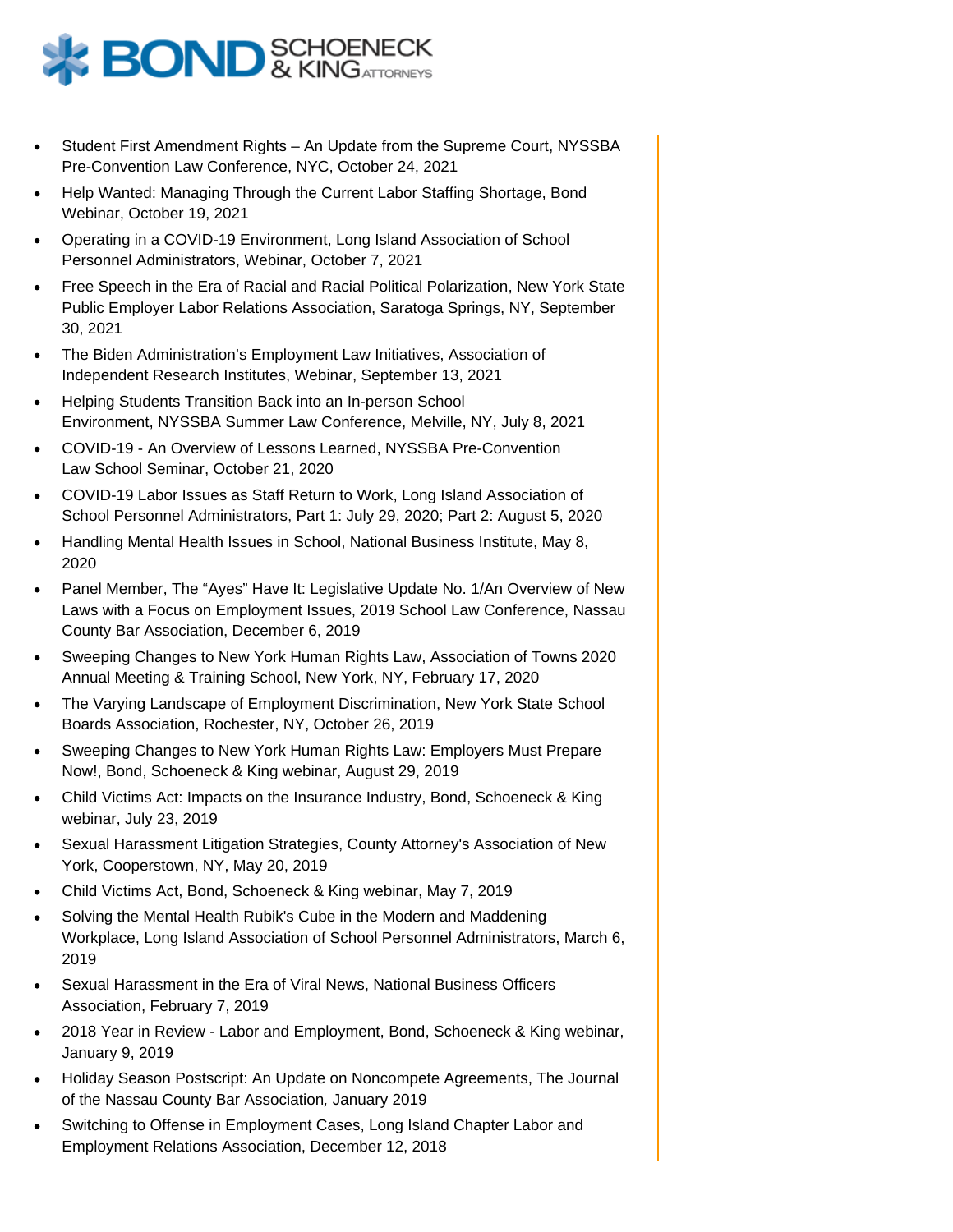

- Panel Member, How to Protect Your School District in the Age of the "Me Too" Movement, Annual School Law Conference, December 7, 2018
- Sexual Harassment in the Viral News World, New York State School Boards Association, Sheraton New York Times Square Hotel, October 26, 2018
- Switching to Offense in Employment Cases, New York State Bar Association Labor & Employment Law Section, Montreal, Quebec, Canada, October 12, 2018
- Student Activism: The Past Visits the Present Again, New York State School Boards Association, Plainview, NY, July 26, 2018
- Preventing Sexual Harassment in the Workplace, New York State Public Employer Labor Relations Association, Inc. (NYSPELRA), Saratoga Springs, NY, July 19, 2018
- Managing Employees in the Digital Era, The Accounting & Finance Show NY, Javits Center, New York, NY, July 11, 2018
- Social Media Investigations in the Workplace, County Attorneys' Association of the State of New York Annual Meeting, The Otesaga Hotel, Cooperstown, NY, May 21, 2018
- Title IX, Long Island Association of School Personnel Administrators, April 25, 2018
- Interviewee, Tower Talk Business Radio, February 23, 2018
- Panel Member, "Express Yourself!" Standard for Disciplining Staff and Students for Exercising Their Freedom of Expression - Mock 3020-a Proceeding and Legal Analysis, 2017 Annual School Law Conference, December 8, 2017
- Religion in the Public Schools, New York State School Boards Association, October 13, 2017
- Hot Topics in Higher Education and Technology & School Policy~A Panel Discussion, Mid-Hudson School Study Council, Monroe-Woodbury High School, Central Valley, New York, August 4, 2017
- Sections 3020-a and 3020-b A Timely Update, New York State School Boards Association, July 27, 2017
- Labor & Employment Law What's Hot, What's New, What's Next, New York State Industries for the Disabled, October 6, 2017
- Aggressive Litigation Techniques in Defending Employment Cases, Bond's In-House CLE Series, February 27, 2017
- Digital Fingerprints: The Legal Double-Edged Swords of Social Media and Email, Long Island Association of School Personnel Administrators Event, December 1, 2016
- Hot Topics in Public Sector Employment Law, Association of Towns of the State of New York 2016 Personnel Management School, November 18, 2016
- Student Use of Heroin and Other Drugs The Legal Issues and More, New York State School Boards Association, October 27, 2016
- Labor & Employment Law Developments and What They Mean for Your Agency, New York State Industries for the Disabled, September 8, 2016
- Investigations & Student Rights Relative to Social Media, Mid-Hudson School Study Council, August 5, 2016
- Litigating and Defending Retaliation Claims: Overcoming the Complex Challenges of These Claims and Pitfalls to Avoid, American Conference Institute 8th Annual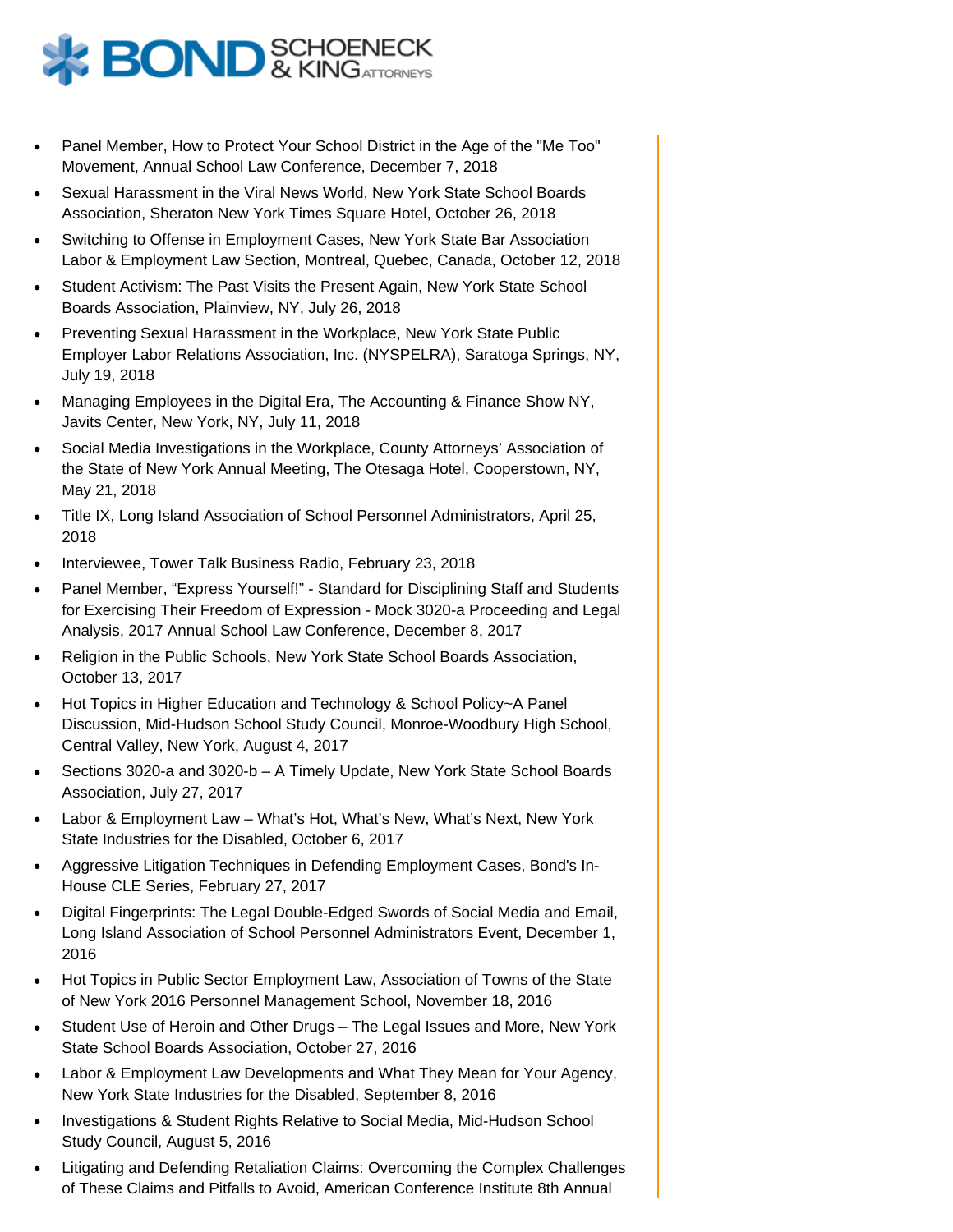

Forum on Defending and Managing Employment Discrimination Litigation, July 28, 2016

- Transgender Individuals in the Schools: Lingering Issues, New York State School Boards Association, July 21, 2016
- First Amendment Claims and Employer Counter-Claims, New York State Public Employer Labor Relations Association, July 20, 2016
- Guidance on Transgender and Gender Nonconforming Students, Mid-Hudson Catskill Council of Superintendents, April 12, 2016
- Public Education and the Law The New Frontier: From Debates over Implementation of the Common Core to Student Opt-Outs of Standardized Testing, as well as the Rights of Transgender Individuals in the Schools – Where Will it End?, New York State Bar Association, Committee on Law, Youth & Citizenship, January 27, 2016
- Transgender Students and Employees, Nassau and Suffolk Academies of Law, School Law Conference, December 14, 2015
- Transgender Individuals in the Schools Lingering Issues, New York State School Boards Association, October 18, 2015
- Update on Age Discrimination Litigation Trends: The Latest Class Action Developments, Guidance on Wrongful Reduction in Force Claims, and Practical Solutions for Overcoming the Most Common Challenges Employers are Now Facing in the Age Discrimination Landscape, American Conference Institute's 7th Annual Forum on Defending and Managing Employment Discrimination, July 27, 2015
- The New APPR What Does It All Mean?, New York State School Boards Association Summer Law Conference, July 23, 2015
- §3020-a Proceedings in the Age of APPR, New York State School Boards Association, January 14, 2015
- Title IX, Transgender and Inter-Scholastic Sports, Nassau and Suffolk Academies of Law, School Law Conference, December 8, 2014
- Social Media in the Schools The Legal v. Practical Issues, New York State School Boards Association, October 27, 2014
- Social Media, New York State Association of School Personnel Administrators, October 20, 2014
- Big Brother is Watching...But is it Legal? A Review of Current Issues Relating to Background Checks - Panelist, New York State Bar Association, Labor & Employment Law Section, Fall Meeting, September 13, 2014
- Religious Discrimination, American Conference Institute, August 1, 2014
- Section 3020-a Proceedings in the Age of APPR, New York State School Boards Association, July 24, 2014
- Legal Update for School Stakeholders, Mid-Hudson School Study Council, April 10, 2014
- The Changing Face of School Athletics, New York State School Boards Association, January 9, 2014
- What Every School Board member Should Know About Litigation, New York State School Boards Association, October 26, 2013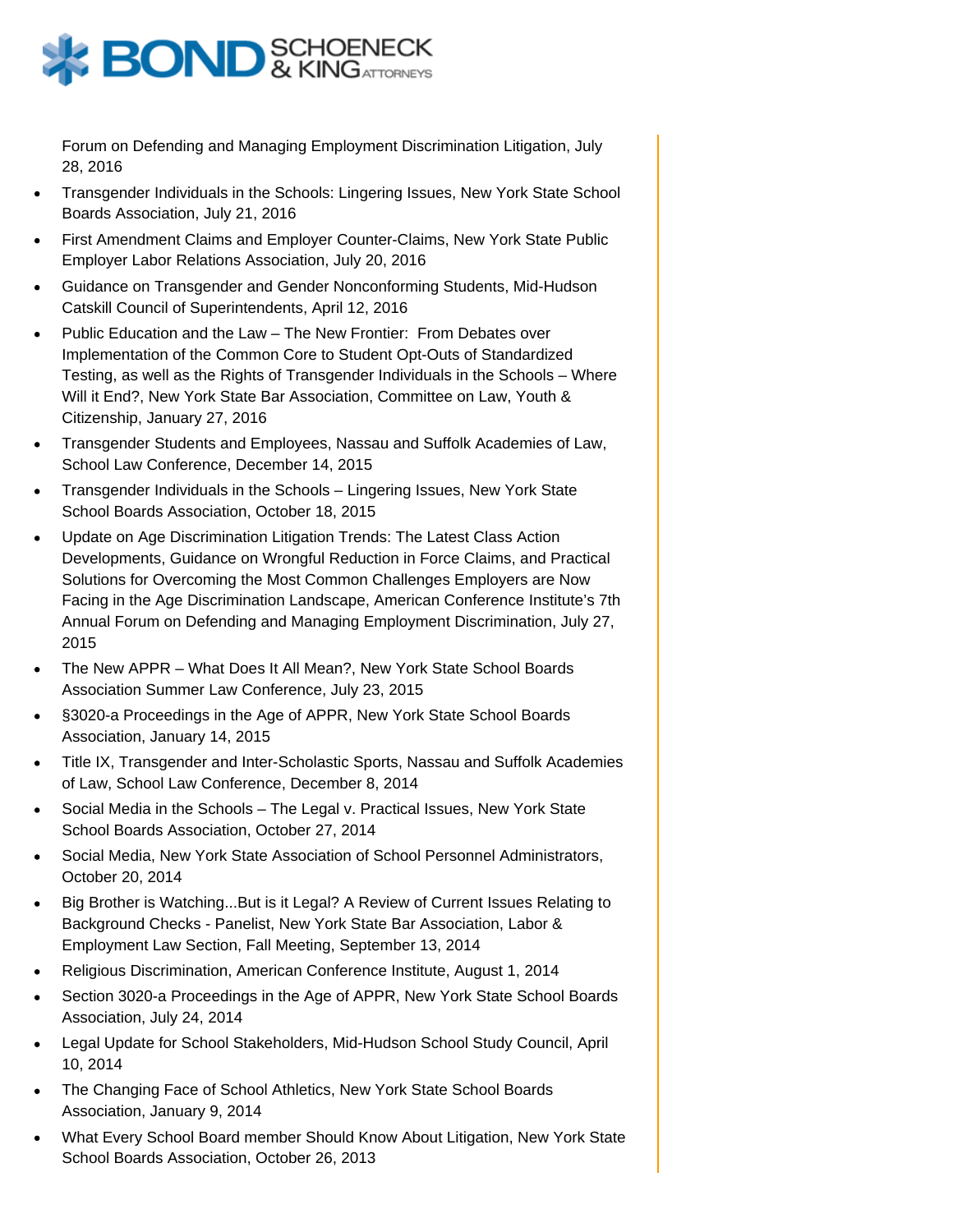

- Sexual Harassment Involving Faculty Under Title IX, Touro College Jacob D. Fuchsberg Law Center, April 5, 2013
- Americans with Disabilities Act, Nassau and Suffolk Academies of Law, December 3, 2012
- Constitutional Issues Related to Supermajority Votes, School Funding and Unfunded Mandates, Mid-Hudson School Study Council, August 3, 2012
- How Unfunded Mandates and the Tax Cap Jeopardize a Sound Basic Education, Mid-Hudson School Study Council, May 7, 2012
- Current issues in Employee and Student Discipline, Mid-Hudson School Study Council, May 12, 2012
- Legal Update -- Legal Implications for Board Members Using Social Media Sites, Orange County School Boards Association, December 7, 2011
- Hot Topics in Employment Discrimination Law, Nassau and Suffolk Academies of Law, School Law Conference, December 5, 2011
- Legal Issues in Classroom Assignments and Activities, New York State School Boards Association, October 28, 2011
- Recent Developments in the Electronic Workplace, New York State Association of School Personnel Administrators, October 19, 2011
- Discipline for Off-Duty Conduct with an Emphasis on Social Media, Mid-Hudson School Study Council, August 5, 2011
- Student Free Speech and Religious Opt-Out Issues in Classroom Assignments and Activities, Nassau Association of District Curriculum Officials, February 17, 2011
- Discipline for Off-Duty Conduct with an Emphasis on Social Media, New York State Bar Association Labor and Employment Law Committee Section Meeting, January 28, 2011
- Executive Sessions & Emails: What's Public and What's Private, Nassau and Suffolk Academies of Law, School Law Conference, December 6, 2010
- Protecting Public Funds, New York State Association of School Business Officials, Fall 2010 School Treasurers Workshop - Panel Discussion, October 27, 2010
- The Electronic Workplace, New York State School Boards Association, October 23, 2010
- Hypothetical School Law Case Studies, Panel discussion of First and Fourth Amendment Issues, Mid-Hudson School Study Council, August 6, 2010
- **In-House and Firm Sponsored Presentations**
- Howard has presented on numerous topics involving students, such as: discipline; special education; teen pregnancy and suicide; child abuse; student free speech; peer-on-peer harassment; and legal issues involving MySpace, Facebook and Twitter.
- Howard has also presented on numerous workplace issues such as: conducting workplace investigations; documenting performance; anti-harassment training; protecting trade secrets and enforcing non-compete agreements; and social networking.

#### **Representative Publications**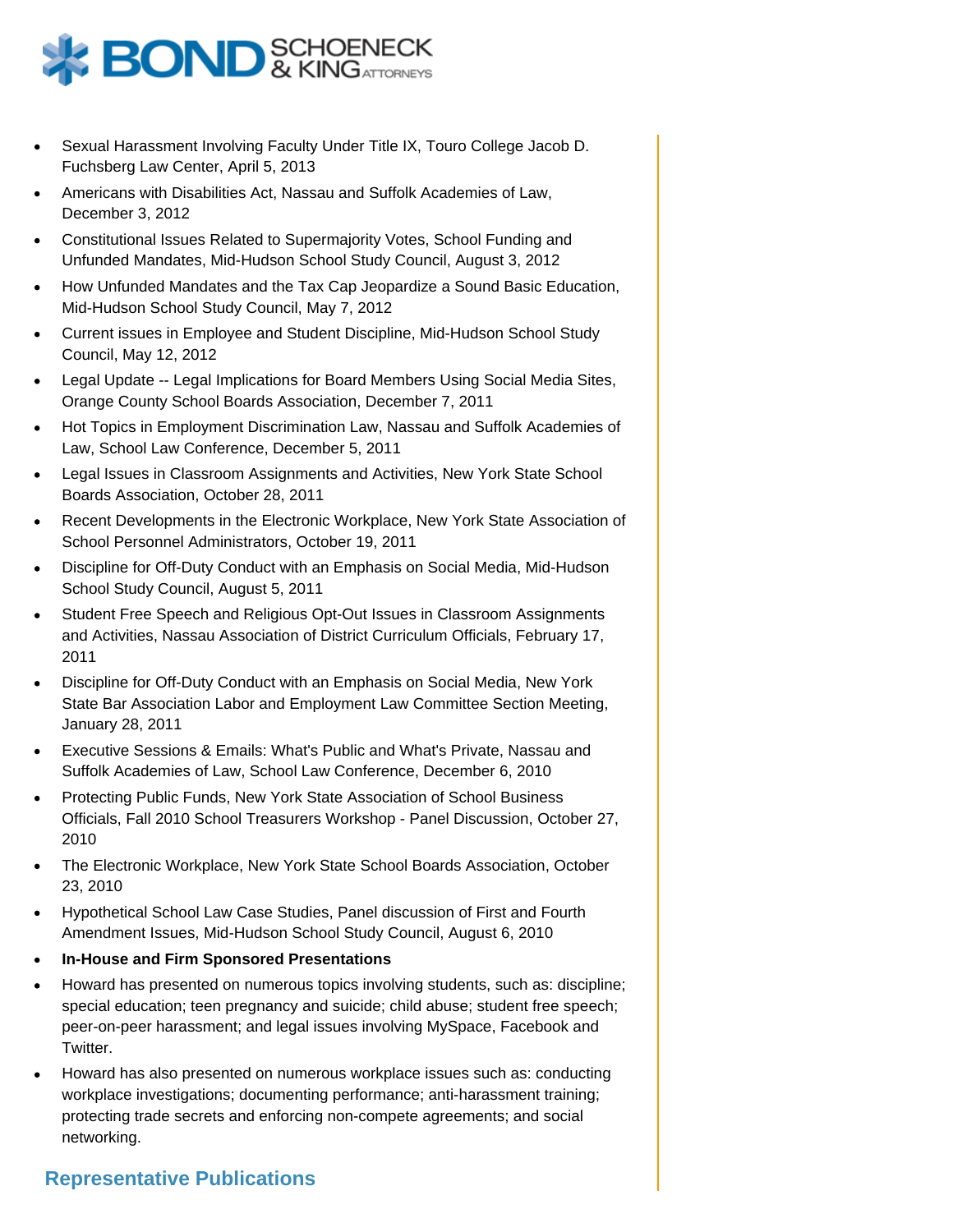

- "Don't Let Your Office Become 'The Office'," Long Island Business News, June 26, 2020
- "Can the Wisdom of a Guns N' Roses Song Help Us Avoid a Retaliation Claim?," New York Law Journal, November 1, 2019
- "What Employers can do About Amployee Activism," Long Island Business News, November 1, 2019
- "Applying Martial Arts Philosophy to Employment Law," Long Island Business News, September 13, 2019
- Quoted in "The Reviews are In," Long Island Business News, September 13, 2019
- The Sound of Silence: Seventh Circuit Holds That Undocumented Misconduct is Still Misconduct, JD Supra, August 6, 2019
- Employment Law Through the Philosophy of a Martial Arts Practitioner, JD Supra, July 15, 2019
- An Old "SNL" Skit, A New Court Decision, and How Rumors Can Lead to Sexual Harassment Liability, JD Supra, March 6, 2019
- Co-Author, 2019 Chambers USA Regional Employment Guide, New York **Chapter**
- New York High Court Renders Important Decision Deferring to Institutional Determination in Sexual Misconduct Proceeding, Bond Information Memo, November 2018, also published in JD Supra, November 8, 2018
- Immigration and Related Foreign Workers, Contributing Author, Chambers and Partners, October 2018
- Dr. Dolittle and the Faithless Servant Doctrine in 2018 (So Far), New York Labor and Employment Law Report, August 2018, also published in JD Supra, August 21, 2018
- Class action waivers good for business or bad for employees?, Long Island Business News, August 2018
- "Litigation Over The Flu Shot: A New Symptom Of Flu Season," Law360, February 23, 2018
- "The Faithless Servant Doctrine: An Olden Law for Modern Times," Nassau Lawyer, January 2018
- "'Brute Reason' or Lack of Nuance: Seventh Circuit's Twin Holdings That a Long Term Leave is Not a Reasonable Accommodation May...," JD Supra, December 1, 2017
- Quoted in "Ignore at your own peril," Long Island Business News, November 17, 2017
- "Ships Passing in the Night: The First Amendment and the Employee Grievance," Nassau Lawyer, July/August 2017
- "Adding Inevitability to the Often Disfavored Inevitable Disclosure Doctrine," New York Labor and Employment Law Report, April 27, 2017
- "A 'Fair and Balanced' Look at a Salary Claw-Back Against an Alleged Serial Sexual Harasser," New York Labor and Employment Law Report, April 20, 2017
- "Federal Appeals Court Rules That Transgender Students Can Use Restroom of Choice," JD Supra, June 1, 2017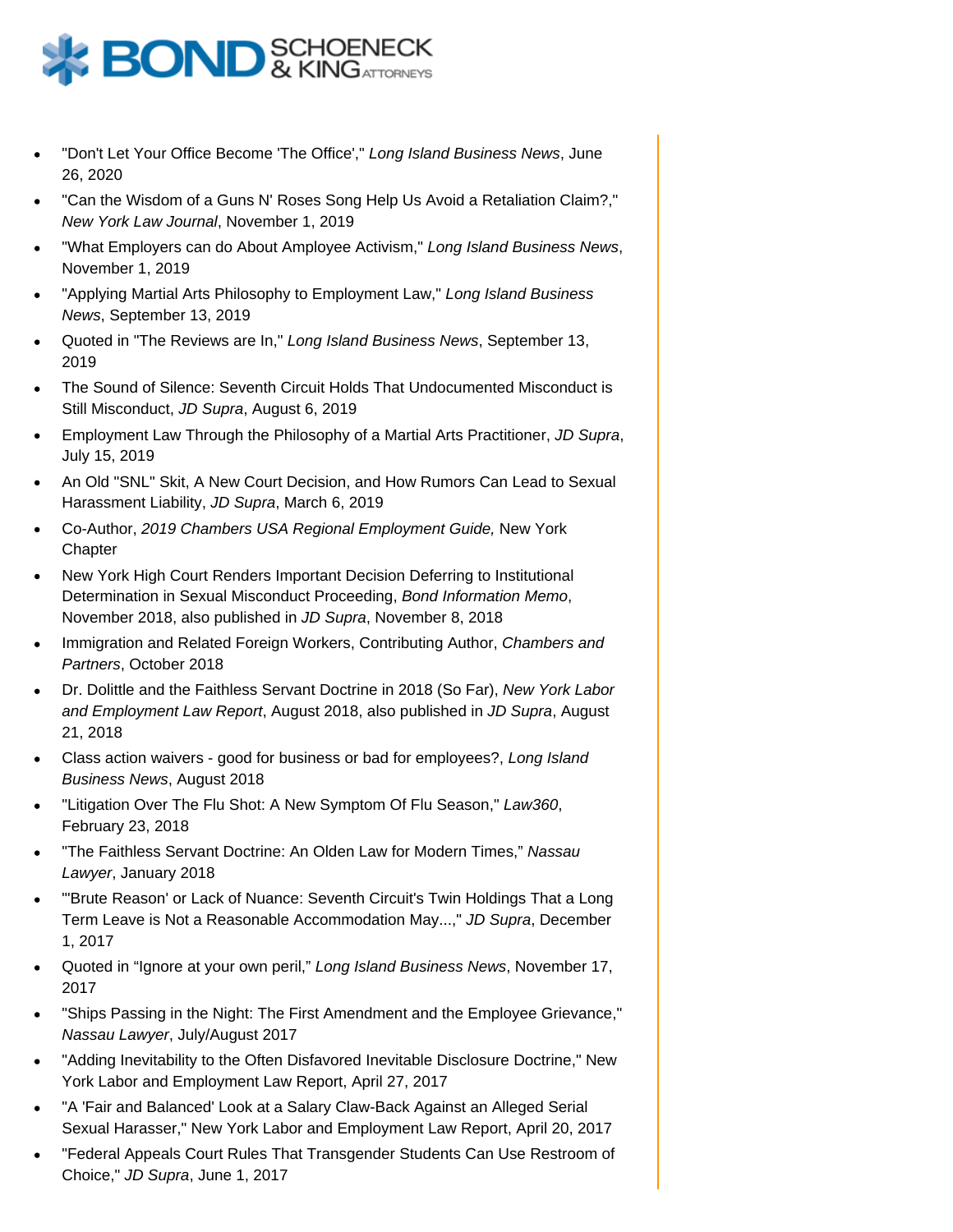

- "Adding Inevitability to the Often Disfavored Inevitable Disclosure Doctrine," JD Supra, May 1, 2017
- "A 'Fair and Balanced' Look at a Salary Claw-Back Against an Alleged Serial Sexual Harasser," JD Supra, April 21, 2017
- Quoted in "Suits and Armour: Top 5 Reasons Employers Are Sued by Their Workers, and How to Cut Your Risk," Long Island Business News, August 15, 2016
- "Employment Law's "Hulk"-Like Superhero The Faithless Servant Doctrine Just Got Stronger," New York Labor and Employment Law Report, June 7, 2016, also published in JD Supra, June 8, 2016
- "Tax Cap Upheld Over Strong Dissent Next Stop N.Y.'s Highest Court," Bond Information Memo, May 2016, also published in JD Supra, May 6, 2016
- "How Would A Noncompete Hold in The 'Star Wars' Universe?," New York Labor & Employment Law Report, February 25, 2016
- "Privilege Issues in the Media Firestorm," Higher Education Law Report, Febuary 3, 2016, also published in JD Supra, February 4, 2016
- "'Cat's Paw' Liability in faculty Decision-Making," Higher Education Law Report, January 8, 2016, also published in JD Supra, January 11, 2016
- "Lloyd Dobler's View of Job Responsibilities Can't Defeat Garcetti Defense," New York Labor & Employment Law Report, December 19, 2015, also published in JD Supra, December 10, 2015
- "School Districts: New Continuing Education and Registration Requirements Still on the Horizon for 2016-2017," JD Supra, November 5, 2015
- "Employee's "Trick" Results in a Halloween Bag of Rocks From the Jury," New York Labor and Employment Law Report, October 15, 2015, also published in JD Supra, October 16, 2015
- "School Districts: Changes to APPR And Teacher Tenure," JD Supra, April 17, 2015
- "Pooh Corner and a Zen Approach to Employment Law," New York Labor & Employment Law Report, March 2015, also published in JD Supra, March 27, 2015
- "A Labor and Employment Audit of Santa's Workshop," New York Labor & Employment Law Report, November 2014, also published in JD Supra, November 13, 2014
- "Sun Tzu And the Art of Defending an Employment Discrimination Claim," New York Labor & Employment Law Report, August 2014, also published in JD Supra, August 14, 2014
- Howard M. Miller, Louis P. DiLorenzo and Christopher T. Kurtz, "Striking Out A-Rod: The Faithless Servant Doctrine," Law360, February 14, 2014, also published in JD Supra, February 18, 2014
- "When Complaining About "Everything" Defeats A Retaliation Claim," Bond Higher Education Law Report Blog, January 31, 2014
- "The Power of Moving to Dismiss the 'False Syllogism' Discrimination Claim," New York Labor & Employment Law Report, March 3, 2011, with contributions by Jessica Moller

# **Other Activities**